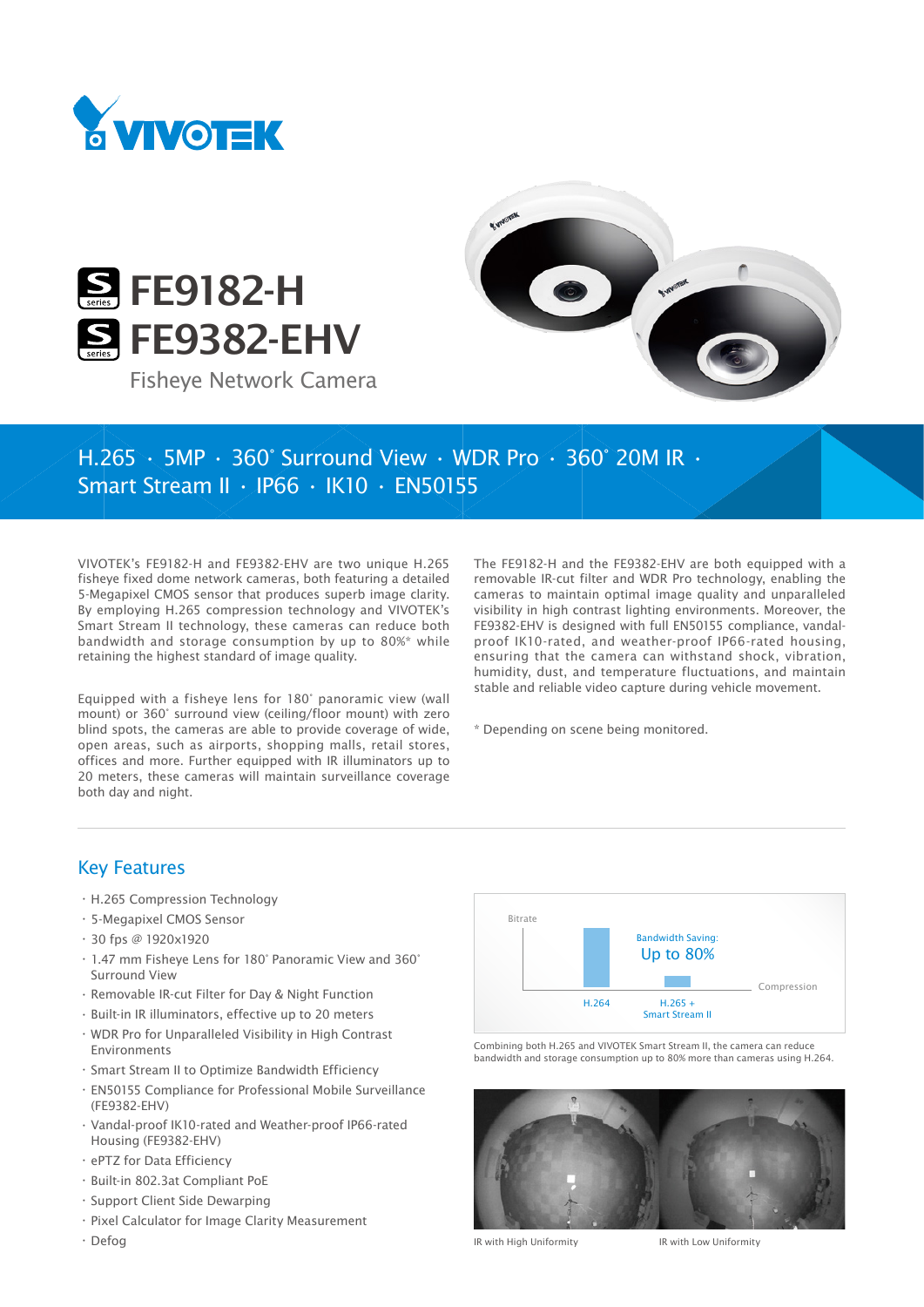# Technical Specifications

| Model                                   | FE9182-H: 360° 20 m IR, WDR Pro<br>FE9382-EHV: 360° 20 m IR, WDR Pro, IP66,<br>IK10, EN50155, Extreme Weather                                                                                                                                                                                                              |  |  |
|-----------------------------------------|----------------------------------------------------------------------------------------------------------------------------------------------------------------------------------------------------------------------------------------------------------------------------------------------------------------------------|--|--|
| <b>System Information</b>               |                                                                                                                                                                                                                                                                                                                            |  |  |
| CPU                                     | Multimedia SoC (System-on-Chip)                                                                                                                                                                                                                                                                                            |  |  |
| Flash                                   | 128MB                                                                                                                                                                                                                                                                                                                      |  |  |
| RAM                                     | 512MB                                                                                                                                                                                                                                                                                                                      |  |  |
| <b>Camera Features</b>                  |                                                                                                                                                                                                                                                                                                                            |  |  |
| Image Sensor                            | 1/1.8" Progressive CMOS in 3096x2094                                                                                                                                                                                                                                                                                       |  |  |
| <b>Maximum Resolution</b>               | 1920x1920                                                                                                                                                                                                                                                                                                                  |  |  |
| Lens Type                               | Fixed-focal                                                                                                                                                                                                                                                                                                                |  |  |
| Focal Length                            | $f = 1.47$ mm                                                                                                                                                                                                                                                                                                              |  |  |
| Aperture                                | F2.2                                                                                                                                                                                                                                                                                                                       |  |  |
| Field of View                           | 180° (Horizontal)<br>180° (Vertical)<br>180° (Diagonal)                                                                                                                                                                                                                                                                    |  |  |
| <b>Shutter Time</b>                     | 1/5 sec. to 1/32,000 sec.                                                                                                                                                                                                                                                                                                  |  |  |
| <b>WDR Technology</b>                   | <b>WDR Pro</b>                                                                                                                                                                                                                                                                                                             |  |  |
| Day/Night                               | Removable IR-cut filter for day & night<br>function                                                                                                                                                                                                                                                                        |  |  |
| Minimum Illumination                    | 0.18 Lux @ F2.2 (Color)<br>0.001 Lux @ F2.2 (B/W)                                                                                                                                                                                                                                                                          |  |  |
| Pan/Tilt/Zoom<br><b>Functionalities</b> | ePTZ:<br>12x digital zoom (12x on IE plug-in)                                                                                                                                                                                                                                                                              |  |  |
| <b>IR Illuminators</b>                  | Built-in IR illuminators, effective up to 20<br>meters<br>850nm IR LED*6                                                                                                                                                                                                                                                   |  |  |
| On-board Storage                        | Slot type: MicroSD/SDHC/SDXC card slot<br>Seamless Recording                                                                                                                                                                                                                                                               |  |  |
| <b>Video</b>                            |                                                                                                                                                                                                                                                                                                                            |  |  |
| Compression                             | H.265, H.264, MJPEG                                                                                                                                                                                                                                                                                                        |  |  |
| Maximum Frame Rate                      | H.265/H.264: 30 fps @ 1920x1920<br>MJPEG: 12 fps @ 1920x1920                                                                                                                                                                                                                                                               |  |  |
| <b>Maximum Streams</b>                  | 4 simultaneous streams                                                                                                                                                                                                                                                                                                     |  |  |
| S/N Ratio                               | 42.3dB                                                                                                                                                                                                                                                                                                                     |  |  |
| Dynamic Range                           | 100dB                                                                                                                                                                                                                                                                                                                      |  |  |
| Video Streaming                         | Adjustable resolution, quality and bitrate;<br>Smart Stream II                                                                                                                                                                                                                                                             |  |  |
| Image Settings                          | Time stamp, text overlay, flip & mirror;<br>Configurable brightness, contrast,<br>saturation, sharpness, white balance,<br>exposure control, gain, backlight<br>compensation, privacy masks; Scheduled<br>profile settings, 3D noise reduction;<br>Adjustable image size, quality and bit rate,<br>defog; Pixel calculator |  |  |
| <b>Audio</b>                            |                                                                                                                                                                                                                                                                                                                            |  |  |
| <b>Audio Capability</b>                 | Two-way audio                                                                                                                                                                                                                                                                                                              |  |  |

| Compression                  | G.711, G.726                                                                                                                                                                                    |  |  |
|------------------------------|-------------------------------------------------------------------------------------------------------------------------------------------------------------------------------------------------|--|--|
| Interface                    | Built-in microphone<br>External microphone input<br><b>External line output</b>                                                                                                                 |  |  |
| Effective Range              | 5 meters                                                                                                                                                                                        |  |  |
| <b>Network</b>               |                                                                                                                                                                                                 |  |  |
| <b>Users</b>                 | Live viewing for up to 10 clients                                                                                                                                                               |  |  |
| Protocols                    | IPv4, IPv6, TCP/IP, HTTP, HTTPS, UPnP,<br>RTSP/RTP/RTCP, IGMP, SMTP, FTP, DHCP,<br>NTP, DNS, DDNS, PPPoE, CoS, QoS, SNMP,<br>802.1X, UDP, ICMP, ARP, SSL, TLS, CIFS/<br><b>SMB</b>              |  |  |
| Interface                    | 10 Base-T/100 BaseTX Ethernet (RJ-45)<br>*It is highly recommended to use standard<br>CAT5e & CAT6 cables which are compliant<br>with the 3P/ETL standard.                                      |  |  |
| <b>ONVIF</b>                 | Supported, specification available at www.<br>onvif.org                                                                                                                                         |  |  |
| <b>Intelligent Video</b>     |                                                                                                                                                                                                 |  |  |
| Video Motion Detection       | Five-window video motion detection                                                                                                                                                              |  |  |
| <b>Alarm and Event</b>       |                                                                                                                                                                                                 |  |  |
| Alarm Triggers               | Motion detection, manual trigger, digital<br>input, periodical trigger, system boot,<br>recording notification, camera tampering<br>detection, audio detection, MicroSD card<br>life expectancy |  |  |
| <b>Alarm Events</b>          | Event notification using digital output,<br>HTTP, SMTP, FTP, NAS server and MicroSD<br>Card<br>File upload via HTTP, SMTP, FTP, NAS<br>server and MicroSD Card                                  |  |  |
| General                      |                                                                                                                                                                                                 |  |  |
| Connectors                   | RJ-45 cable connector for Network/PoE<br>connection<br>Audio input*1<br>Audio output*1<br>DC 12V power input*1<br>Digital input*1<br>Digital output*1                                           |  |  |
| <b>LED Indicator</b>         | System power and status indicator                                                                                                                                                               |  |  |
| Power Input                  | <b>DC 12V</b><br>IEEE 802.3at PoE Class 4                                                                                                                                                       |  |  |
| <b>Power Consumption</b>     | FE9182-H: Max. 12.95 W<br>FE9382-EHV: Max. 20 W                                                                                                                                                 |  |  |
| <b>Dimensions</b>            | FE9182-H: Ø 160 x 39 mm<br>FE9382-EHV: Ø 160 x 51 mm                                                                                                                                            |  |  |
| Weight                       | FE9182-H: 568 g<br>FE9382-EHV: 762 g                                                                                                                                                            |  |  |
| Casing                       | FE9382-EHV:<br>Weather-proof IP66-rated housing<br>Vandal-proof IK10-rated metal housing                                                                                                        |  |  |
| <b>Safety Certifications</b> | CE, LVD, FCC Class A, VCCI, C-Tick, UL,<br>EN50155 (FE9382-EHV)                                                                                                                                 |  |  |
|                              |                                                                                                                                                                                                 |  |  |